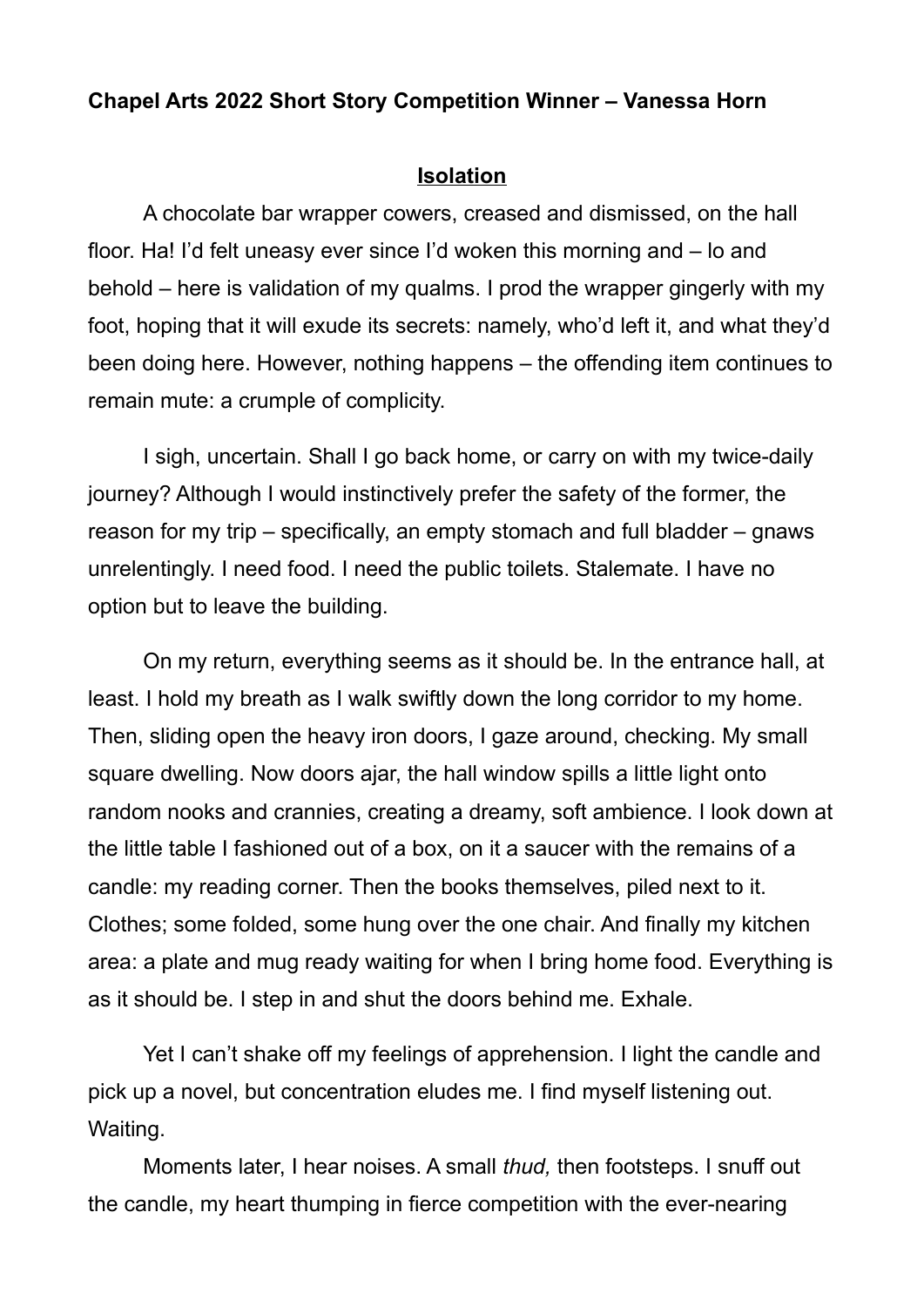footfalls. Shall I just sit it out and hope I'm not discovered, or make a run for it?

I hesitate until I realise the footsteps are now close. Too close. A surge of panic overwhelms me and I shrink back down into my bedding. Close my eyes, inwardly pleading.

Voices. Men's' voices. Initially indistinct, then clearer as they approach. "...demolition shortly."

*Demolition?* I shiver, suddenly cold. Clammy.

A slightly brusquer tone now. "Yep. Get the new flats up and... boom. Nice little earner."

A laugh and then an exclamation by the first man. "Hey, Pete; there's one of those huge old-fashioned lifts; let's have a look."

*No!* I cover my head with my arms and burrow even further down as I hear the doors slide open. *Keep still Betsy. Very still.*

Now, with no barrier between them and me, the voices are louder. Intrusive. "Bloody hell, Tone, someone's been living here – look at all the rubbish!"

Tony sounds dismissive. "Kids, I expect. Making a den for themselves. They've made a right mess, though."

*Rubbish? Mess?* My fear is fast turning into indignation: how dare they? "There's a hell of a lot here." Pete again. I shiver as his voice resonates in my direction. "Books: Dickens, Orwell... Not kid's stuff."

"Knitting, too," Tony adds, in a puzzled tone. "What the hell?"

"Squatters?"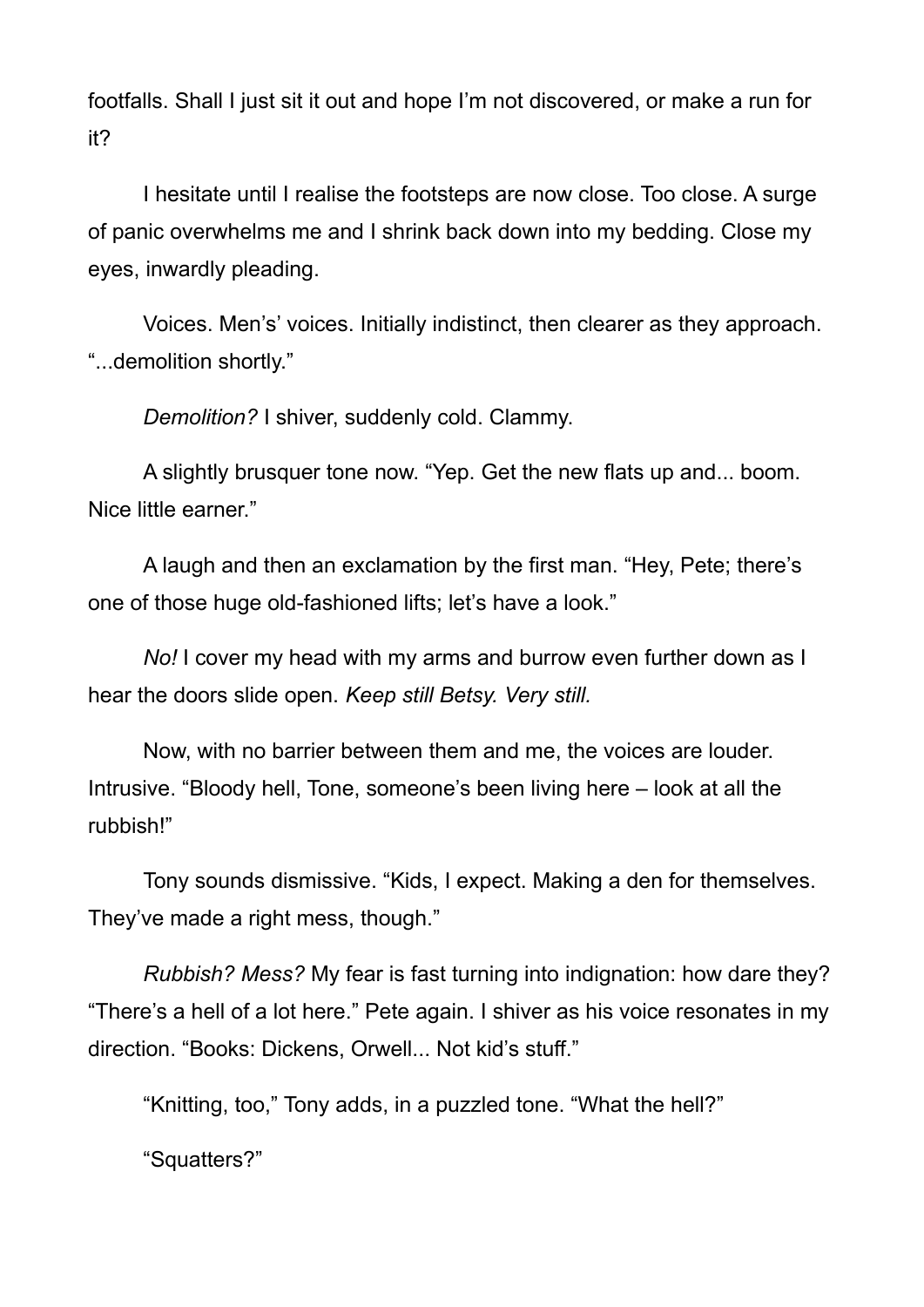"Maybe." Tony sounds doubtful. "But why didn't they take it all with them when they left?"

"Dunno... Wait."

There's a pause. Then a sudden flood of light as the fabrics are lifted, leaving me open to view. Exposed. *The game Is up.*

I open my eyes. A burly middle-aged man is peering down at me. "They *haven't* left," murmurs Pete.

I don't speak; I *can't.* I just stare at him a5 he looks at me, our eyes locked together.

Eventually, Tony walks over. Breaks the spell. "A girl... in this squalor Who are you, love?"

Summoning all the dignity I can muster, I emerge from the covers. Hold my head high. "I'm not a *girl – I* happen to be twenty-two. And my name is Betsy."

Pete takes a deep breath. "Well, Betsy, you can't stay here, love; the whole lot's coming down in a couple of weeks."

I shake my head. "This is my home; I'm not going anywhere."

Tony laughs but not unkindly. "You've got no choice — it's happening."

Again, I shake my head, this time more vehemently.

The two men exchange glances, then Pete clears his throat. "We could take you down to the Housing Association if you like – see if they can sort you out with temporary accommodation?"

I don't bother replying. Instead, I grab my bedclothes and huddle back down. The conversation, from my side, at least, is over.